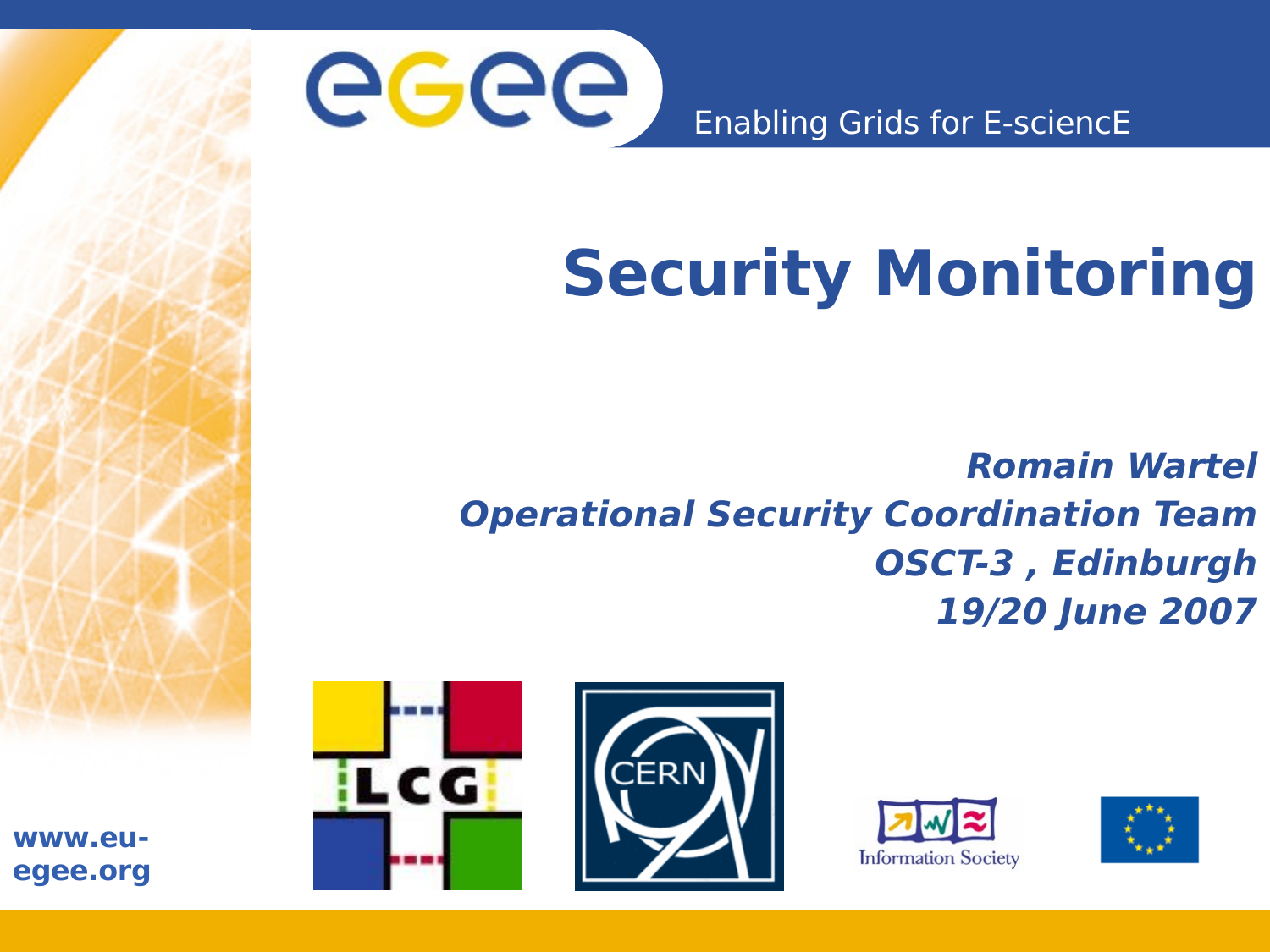

### • **Monitoring activity:**

- **Design and implement security tests**
- **Monitor the test (or alarms?) Who should do this? OSCT-DC? COD?**
- **Send tickets to the site**
- **Tools and monitoring infrastructure** – **Nagios (Any feedback from UKI/DECH?) Should we put effort in this now?**
	- **Service availability monitoring (SAM)**
	- **Any additional suggestion?**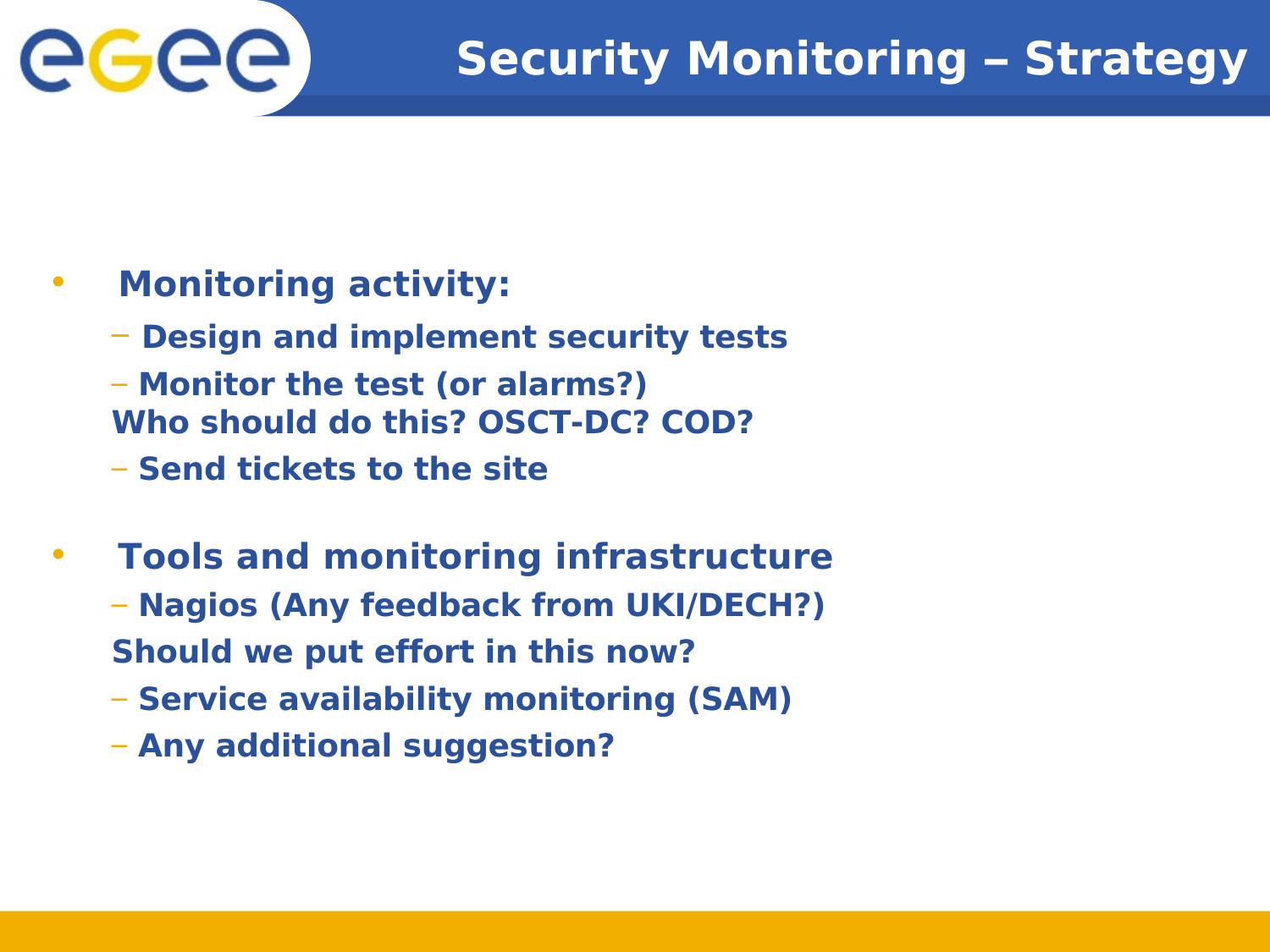

#### • **Requirements**

- **The tests should run at all the sites**
- **Their results must not be available in plain text**
- **Their results must not be publicly visible on SAM/Gridview**

#### • **Changes to SAM**

– **SAM and Gridview have been modified to handle encrypted test results**

– **A sample security test has been created (based SFT-crl)**